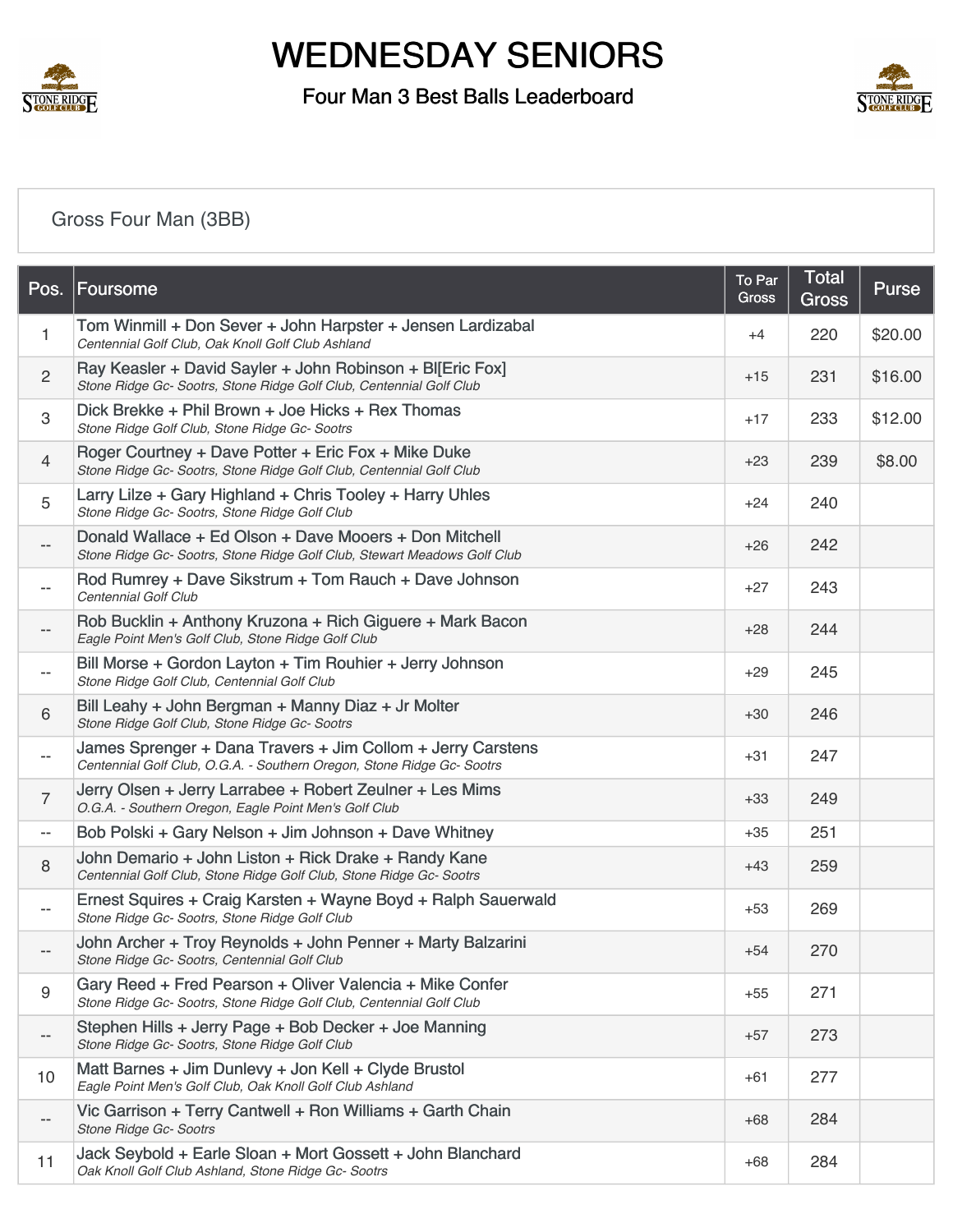



| Total Purse Allocated: \$56.00 |                                                                                                                       |       |           |  |
|--------------------------------|-----------------------------------------------------------------------------------------------------------------------|-------|-----------|--|
| T <sub>12</sub>                | Mike Slavinski + Rick Vargas + Ron Staniforth + Bl[Mark Bacon]<br><b>Stone Ridge Golf Club</b>                        |       | <b>NS</b> |  |
| T <sub>12</sub>                | Frank Medina + Glenn Ringe + Curtis Tyerman + Dave Bettencourt<br>Stone Ridge Gc- Sootrs, Eagle Point Men's Golf Club |       | <b>NS</b> |  |
| --                             | Richard Bock + John Jorgenson + Paul Larson + Billy Waltz<br>Centennial Golf Club, Stone Ridge Gc- Sootrs             | $+74$ | 290       |  |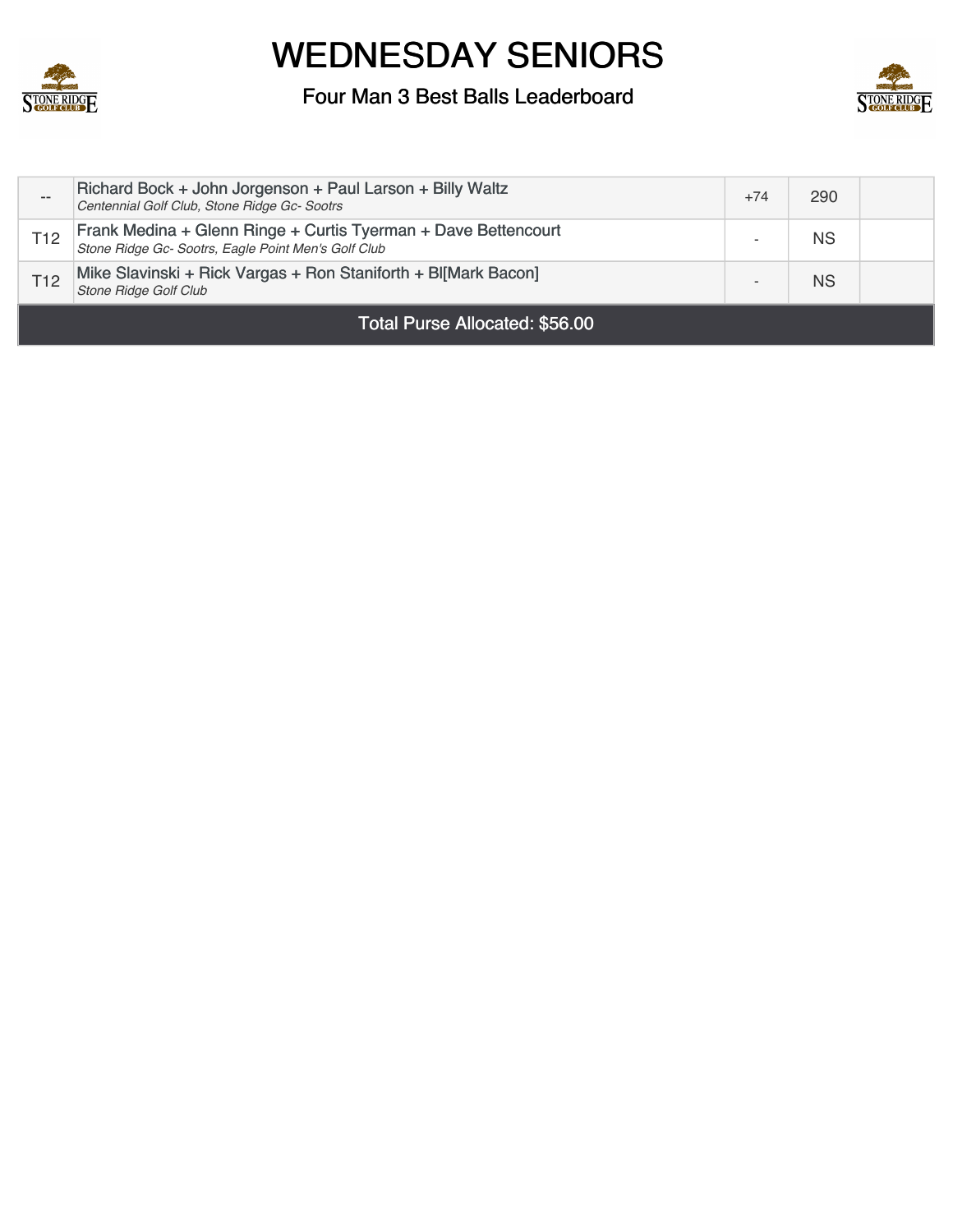

### Four Man 3 Best Balls Leaderboard



## [Net Four Man \(3BB\)](https://static.golfgenius.com/v2tournaments/8587307126899112648?called_from=&round_index=43)

| Pos.                     | Foursome                                                                                                                              | To Par<br><b>Net</b> | Total<br><b>Net</b> | Purse   |
|--------------------------|---------------------------------------------------------------------------------------------------------------------------------------|----------------------|---------------------|---------|
| 1                        | Donald Wallace + Ed Olson + Dave Mooers + Don Mitchell<br>Stone Ridge Gc- Sootrs, Stone Ridge Golf Club, Stewart Meadows Golf Club    | $-19$                | 197                 | \$20.00 |
| $\overline{2}$           | Rod Rumrey + Dave Sikstrum + Tom Rauch + Dave Johnson<br>Centennial Golf Club                                                         | $-14$                | 202                 | \$16.00 |
| $\,3$                    | Bill Morse + Gordon Layton + Tim Rouhier + Jerry Johnson<br>Stone Ridge Golf Club, Centennial Golf Club                               | $-13$                | 203                 | \$12.00 |
| $\overline{4}$           | Bob Polski + Gary Nelson + Jim Johnson + Dave Whitney                                                                                 | $-11$                | 205                 | \$8.00  |
| 5                        | Rob Bucklin + Anthony Kruzona + Rich Giguere + Mark Bacon<br>Eagle Point Men's Golf Club, Stone Ridge Golf Club                       | $-10$                | 206                 |         |
| $\overline{\phantom{a}}$ | Dick Brekke + Phil Brown + Joe Hicks + Rex Thomas<br>Stone Ridge Golf Club, Stone Ridge Gc- Sootrs                                    | -8                   | 208                 |         |
| T <sub>6</sub>           | John Archer + Troy Reynolds + John Penner + Marty Balzarini<br>Stone Ridge Gc- Sootrs, Centennial Golf Club                           | $-7$                 | 209                 |         |
| $\overline{\phantom{m}}$ | Larry Lilze + Gary Highland + Chris Tooley + Harry Uhles<br>Stone Ridge Gc- Sootrs, Stone Ridge Golf Club                             | $-7$                 | 209                 |         |
| T <sub>6</sub>           | James Sprenger + Dana Travers + Jim Collom + Jerry Carstens<br>Centennial Golf Club, O.G.A. - Southern Oregon, Stone Ridge Gc- Sootrs | $-7$                 | 209                 |         |
| $\,8\,$                  | Ernest Squires + Craig Karsten + Wayne Boyd + Ralph Sauerwald<br>Stone Ridge Gc- Sootrs, Stone Ridge Golf Club                        | -6                   | 210                 |         |
| $\boldsymbol{9}$         | Stephen Hills + Jerry Page + Bob Decker + Joe Manning<br>Stone Ridge Gc- Sootrs, Stone Ridge Golf Club                                | $-4$                 | 212                 |         |
| $-$                      | Gary Reed + Fred Pearson + Oliver Valencia + Mike Confer<br>Stone Ridge Gc- Sootrs, Stone Ridge Golf Club, Centennial Golf Club       | $-4$                 | 212                 |         |
| $- -$                    | Ray Keasler + David Sayler + John Robinson + Bl[Eric Fox]<br>Stone Ridge Gc- Sootrs, Stone Ridge Golf Club, Centennial Golf Club      | $-3$                 | 213                 |         |
| $-$                      | Tom Winmill + Don Sever + John Harpster + Jensen Lardizabal<br>Centennial Golf Club, Oak Knoll Golf Club Ashland                      | $-2$                 | 214                 |         |
| $\overline{\phantom{m}}$ | Jerry Olsen + Jerry Larrabee + Robert Zeulner + Les Mims<br>O.G.A. - Southern Oregon, Eagle Point Men's Golf Club                     | $-2$                 | 214                 |         |
| 10                       | Vic Garrison + Terry Cantwell + Ron Williams + Garth Chain<br>Stone Hidge Gc-Sootrs                                                   | $-2$                 | 214                 |         |
| $-$                      | Matt Barnes + Jim Dunlevy + Jon Kell + Clyde Brustol<br>Eagle Point Men's Golf Club, Oak Knoll Golf Club Ashland                      | $+1$                 | 217                 |         |
| $-$                      | Jack Seybold + Earle Sloan + Mort Gossett + John Blanchard<br>Oak Knoll Golf Club Ashland, Stone Ridge Gc- Sootrs                     | $+3$                 | 219                 |         |
| $-$                      | Bill Leahy + John Bergman + Manny Diaz + Jr Molter<br>Stone Ridge Golf Club, Stone Ridge Gc- Sootrs                                   | $+4$                 | 220                 |         |
|                          | Roger Courtney + Dave Potter + Eric Fox + Mike Duke<br>Stone Ridge Gc- Sootrs, Stone Ridge Golf Club, Centennial Golf Club            | $+4$                 | 220                 |         |
| $-$                      | John Demario + John Liston + Rick Drake + Randy Kane<br>Centennial Golf Club, Stone Ridge Golf Club, Stone Ridge Gc- Sootrs           | $+6$                 | 222                 |         |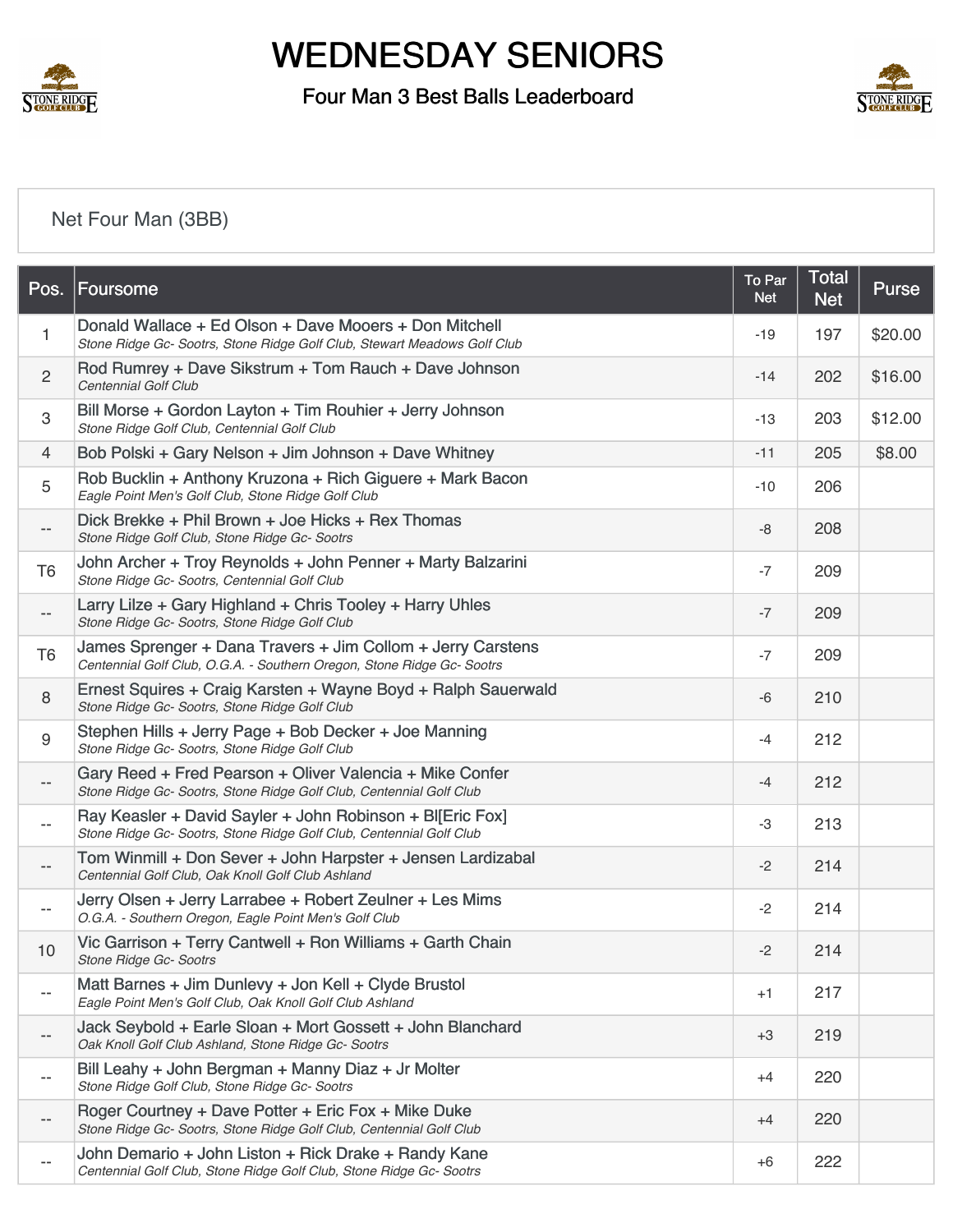



|                                | Richard Bock + John Jorgenson + Paul Larson + Billy Waltz<br>Centennial Golf Club, Stone Ridge Gc- Sootrs             | $+25$ | 241 |  |
|--------------------------------|-----------------------------------------------------------------------------------------------------------------------|-------|-----|--|
| T <sub>12</sub>                | Frank Medina + Glenn Ringe + Curtis Tyerman + Dave Bettencourt<br>Stone Ridge Gc- Sootrs, Eagle Point Men's Golf Club |       | ΝS  |  |
| T <sub>12</sub>                | Mike Slavinski + Rick Vargas + Ron Staniforth + Bl[Mark Bacon]<br><b>Stone Ridge Golf Club</b>                        |       | ΝS  |  |
| Total Purse Allocated: \$56.00 |                                                                                                                       |       |     |  |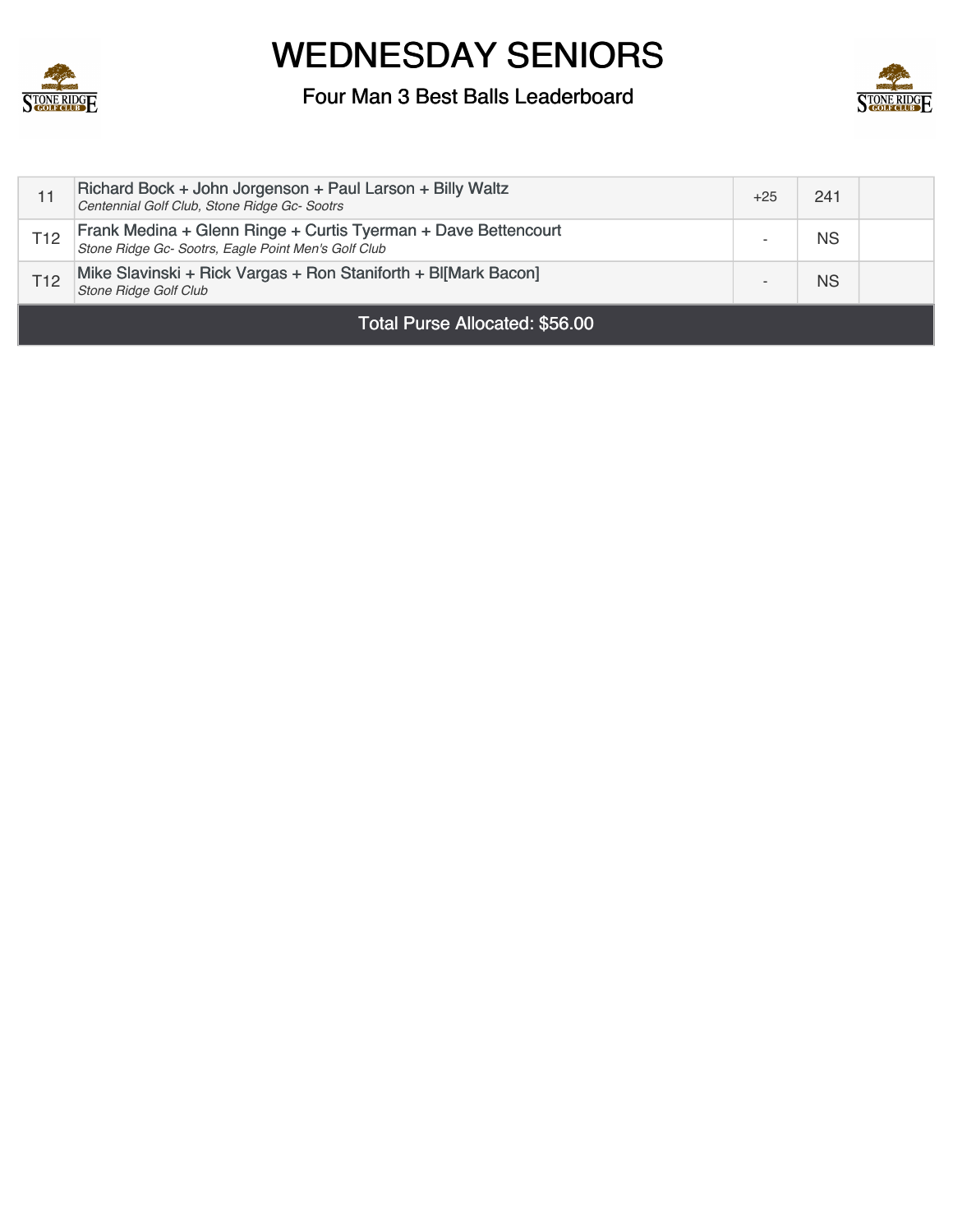



| Closest to the Pin #3 (0-15 Hdcp)  |                                             |              |                |  |  |
|------------------------------------|---------------------------------------------|--------------|----------------|--|--|
| Pos.                               | Player                                      | <b>Purse</b> | <b>Details</b> |  |  |
| 1                                  | Craig Karsten<br>Stone Ridge Golf Club      | \$30.00      | 6'3''          |  |  |
|                                    | Total Purse Allocated: \$30.00              |              |                |  |  |
|                                    | Closest to the Pin #3 (16+ Hdcp)            |              |                |  |  |
| Pos.                               | Player                                      | <b>Purse</b> | <b>Details</b> |  |  |
| 1                                  | John Penner<br>Centennial Golf Club         | \$30.00      | 20'            |  |  |
|                                    | Total Purse Allocated: \$30.00              |              |                |  |  |
|                                    | Closest to the Pin #8 (0-15 Hdcp)           |              |                |  |  |
| Pos.                               | Player                                      | Purse        | <b>Details</b> |  |  |
| 1                                  | Craig Karsten<br>Stone Ridge Golf Club      | \$30.00      | 7'11"          |  |  |
|                                    | Total Purse Allocated: \$30.00              |              |                |  |  |
| Closest to the Pin #8 (16+ Hdcp)   |                                             |              |                |  |  |
| Pos.                               | Player                                      | <b>Purse</b> | <b>Details</b> |  |  |
| $\mathbf{1}$                       | <b>Richard Bock</b><br>Centennial Golf Club | \$30.00      | 10'0"          |  |  |
| Total Purse Allocated: \$30.00     |                                             |              |                |  |  |
| Closest to the Pin #11 (0-15 Hdcp) |                                             |              |                |  |  |
| Pos.                               | Player                                      | <b>Purse</b> | <b>Details</b> |  |  |